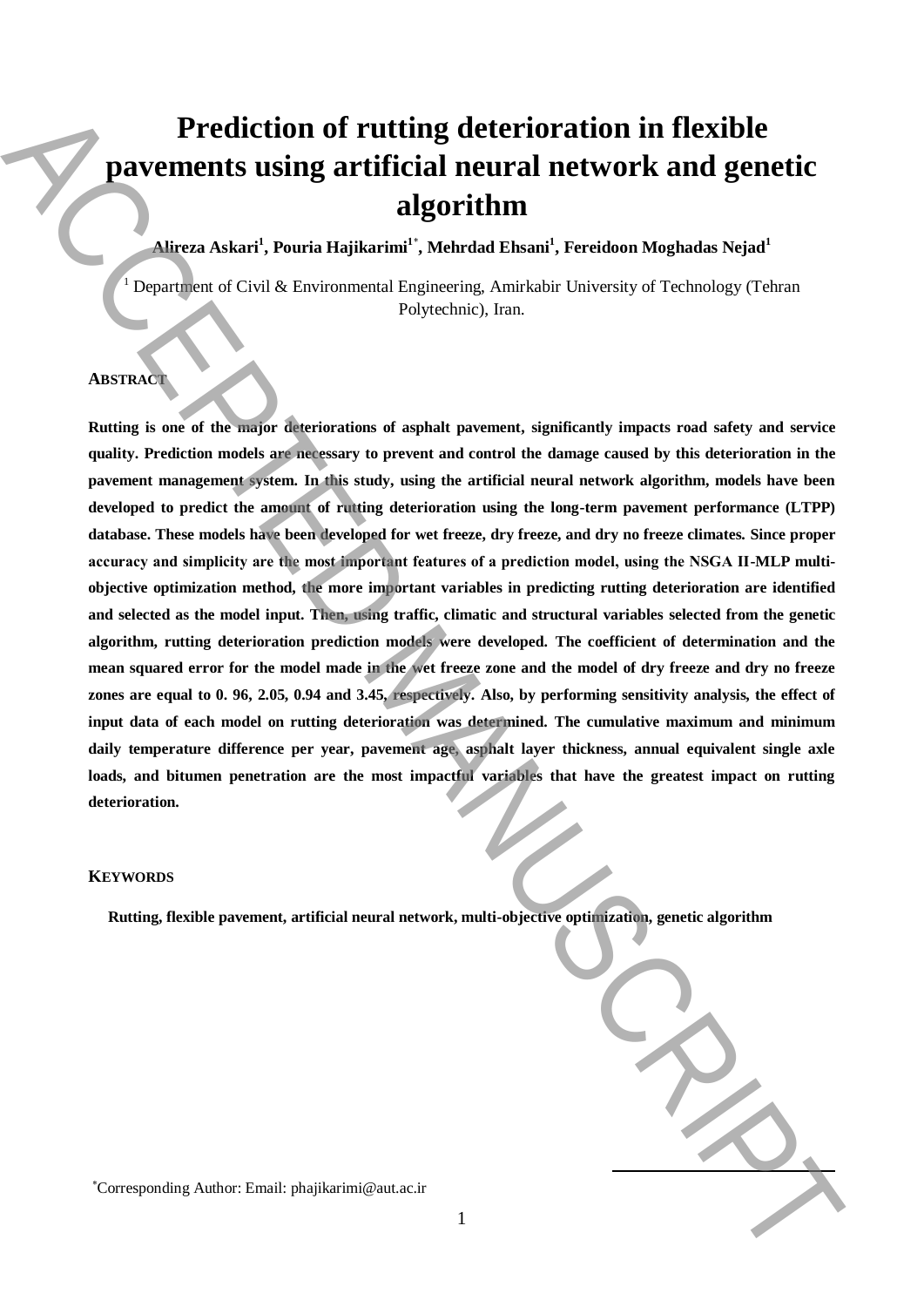## **1. Introduction**

Asphalt pavements are part of the national assets of each country, which must be maintained at an acceptable level of service [1]. One of the main deteriorations of asphalt pavements is rutting, which is caused by the accumulation of permanent deformations in the pavement layers [2]. One of the pavement management system (PMS) tasks is to determine the optimal maintenance time by predicting the pavement future condition [3]. Using pavement failure prediction models, the pavement status in the future is determined, and the pavement management system based on the results of these models helps managers choosing the right time to repair the pavement in the appropriate service conditions [4].

In recent studies in this field, Radwan et al. [5] Developed models for predicting rutting failure in dry no freeze and wet no freeze climates. In this study, stepwise regression analysis was performed to obtain the factors affecting the model. In this model, the coefficient of determination is 0.479 for dry no freeze zones and 0.233 for wet no freeze zones. In recent studies, machine learning methods have been used to predict pavement condition. Zeiada et al. [6] have used various machine learning methods such as support vector machines, regression tree, artificial neural network, etc., to predict the international pavement roughness index. Comparing the results, it was observed that the artificial neural network had the highest accuracy compared to other methods, including linear regression.

This study aims to develop a model for predicting the rutting depth using an artificial neural network. To find the effective parameters, the NSGA ІІ-MLP algorithm based on the neural network has been used. Due to the lack of coherent and reliable information about the condition of pavements in Iran, in this study, long-term pavement performance (LTPP) data has been used, and the impact of various factors such as weather, traffic, and pavement structures on the rutting failure has been investigated.

#### **2. Methodology**

In this study, 377 asphalt pavement sections have been selected from asphalt concrete pavement sections on unbound and bound bases. In this research, the rutting depth variable has been used as an output variable, and various climatic, traffic and pavement structure variables have been used as inputs to create a data set. Structural variables and material characteristics include type of base, specific gravity of asphalt and bitumen, percentage of air and bitumen in asphalt mixture, material size, bitumen stiffness, thickness of different pavement layers, drainage conditions, resilient modulus, specific gravity and moisture of subgrade, and pavement age. The equivalent single axle load is used as traffic variable. Climatic variables include air temperature, freeze and thaw indices, humidity, shortwave radiation on the surface, cloud cover, and precipitation.

Artificial neural network algorithms are one of the most efficient and popular machine learning tools. Artificial neural networks work based on the physiological structure and mechanism of the human brain and can solve complex problems with high accuracy. This study used a multilayer perceptron neural network to develop a prediction model. The basis of the operation of these methods is that first random values for weights and bias are considered, and by performing the network, modeling error is obtained. Then, with the backward propagation of the error in the network, the weights and the bias are changed to reduce the error in the next prediction cycle [7].

To develop an efficient model that has the features of simplicity and ease of use while being accurate, it is necessary to identify the variables that are more important in predicting rutting failure. For this purpose, an optimization problem is defined with two objective functions: the first objective function is to minimize the number of input variables and the second objective function is to maximize the accuracy of the neural network model. Using NSGA ІІ-MLP method, input data of models related to each of the considered climatic zones were selected. Finally, by using selected input variables and training neural networks with them, the desired models for wet freeze zone and the model of dry freeze and dry no freeze zones have been developed [8].

There are several statistical indicators to evaluate the accuracy of the models. In this study, the accuracy of the models was evaluated using the coefficient of determination  $(R^2)$  and mean absolute error (MAE). Equations (1) and (2) show how to calculate these indicators [9].

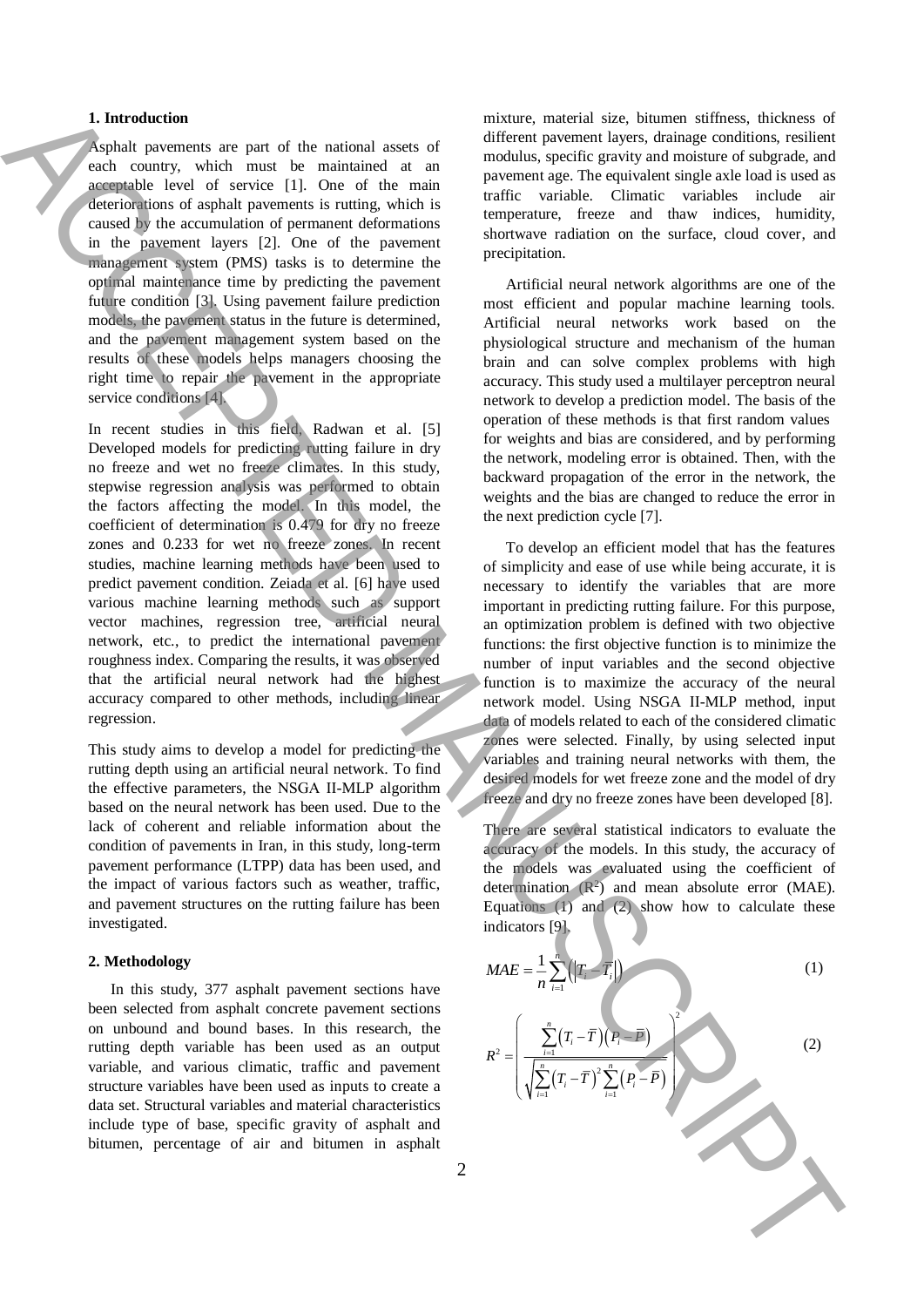Where  $P$  is the predicted value,  $P$  is the average of the data predicted by the model, *T* is the target value, *T* is the average value of the target data, and *n* is the number of data.

## **3. Result**

 Using NSGA ІІ-MLP algorithm, in wet freeze zones (first zone) with seven input variables and in dry freeze and dry no freeze regions (second zone) with eight variables, the accuracy of the models has reached the maximum value. The variables selected in the first zone include pavement age, freeze and thaw index, equivalent single axle load, maximum and minimum daily temperature difference, asphalt layer thickness, percentage of materials passing through sieve #4 (4.75 mm) and maximum specific gravity of the subgrade. The variables of the second zone also include the first five variables mentioned for the previous zone. In addition, the base type, bitumen penetration, and percentage of materials passing through sieve #4 and residue on sieve #200 in asphalt mixture are among the variables in this zones. We wanted to the state of the strength of the strength of the strength of the strength of Paul Line and Certain and Certain and Certain and Certain and Certain and Certain and Certain and Certain and Certain and Certain a

 To better evaluate the performance of the neural network, R 2 and MAE of the three categories of training, testing and validation data for each model have been calculated separately. Table 1 shows the values of the statistical indices of the first and second zone models.

**Table 1. statistical indices of developed models**

| Name        | type       | <b>MAE</b> | $\mathbb{R}^2$ |
|-------------|------------|------------|----------------|
| First zone  | Training   | 0.84       | 0.94           |
| First zone  | Testing    | 1.44       | 0.88           |
| First zone  | Validation | 1.65       | 0.88           |
| Second zone | Training   | 0.62       | 0.96           |
| Second zone | Testing    | 2.16       | 0.84           |
| Second zone | Validation | 2.11       | 0.94           |
|             |            |            |                |

Since it is impossible to understand the relationship between input and output variables in the artificial neural network modeling method, by sensitivity analysis, the effect of input variables of each model on the rutting failure was determined. Among the variables that have the greatest impact on rutting deterioration in the first zone are the cumulative maximum and minimum daily temperature difference per year, pavement age, and asphalt layer thickness. Also, in the second zone, important variables include equivalent single axle load, bitumen penetration, and asphalt layer thickness.

### **4. Conclusions**

The concluding remarks of this study are as follows:

- The important role of NSGA ІІ-MLP method in selecting effective input variables and thus creating a model with less complexity and input variables has been identified. Using this method, optimal models were created by considering more effective variables in each model to predict rutting deterioration in the studied climatic zones.
- The coefficient of determination for the models made in the wet freeze and the common model of dry freeze and dry no freeze zones are equal to 0.96 and 0.94, respectively. This indicates that the artificial neural network can predict rutting failure behavior well.
- It was concluded that depending on the weather conditions, various factors can affect the rutting performance. The variables of pavement temperature and age in the first zone and the variables of traffic load and bitumen penetration in the second zone were more important than other variables.

#### **5. References**

[1] T.F. Fwa, The handbook of highway engineering, CRC press, 2005.

[2] B. Ali, Numerical Model for the Mechanical Behavior of Pavement: Application to the Analysis of Rutting, PhD, University of Science and Technology Lille, France, (2006).

[3] K.H. McGhee, Automated pavement distress collection techniques, Transportation Research Board, 2004.

[4] K.A. Abaza, Deterministic performance prediction model for rehabilitation and management of flexible<br>pavement, International Journal of Pavement International Journal of Pavement Engineering, 5(2) (2004) 111-121.

[5] M. RADWAN, A.-H. Mostafa, M. HASHEM, H. FAHEEM, Modeling pavement performance based on LTPP database for flexible pavements, Teknik Dergi, 31(4) (2020) 10127-10146.

[6] W. Zeiada, S.A. Dabous, K. Hamad, R. Al-Ruzouq, M.A. Khalil, Machine learning for pavement performance modelling in warm climate regions, Arabian journal for science and engineering, 45(5) (2020) 4091-4109.

[7] E. Heidari, M.A. Sobati, S. Movahedirad, Accurate prediction of nanofluid viscosity using a multilayer perceptron artificial neural network (MLP-ANN), Chemometrics and intelligent laboratory systems, 155 (2016) 73-85.

[8] M. Ehsani, F. Moghadas Nejad, P. Hajikarimi, Developing an optimized faulting prediction model in Jointed Plain Concrete Pavement using artificial neural networks and random forest methods, International